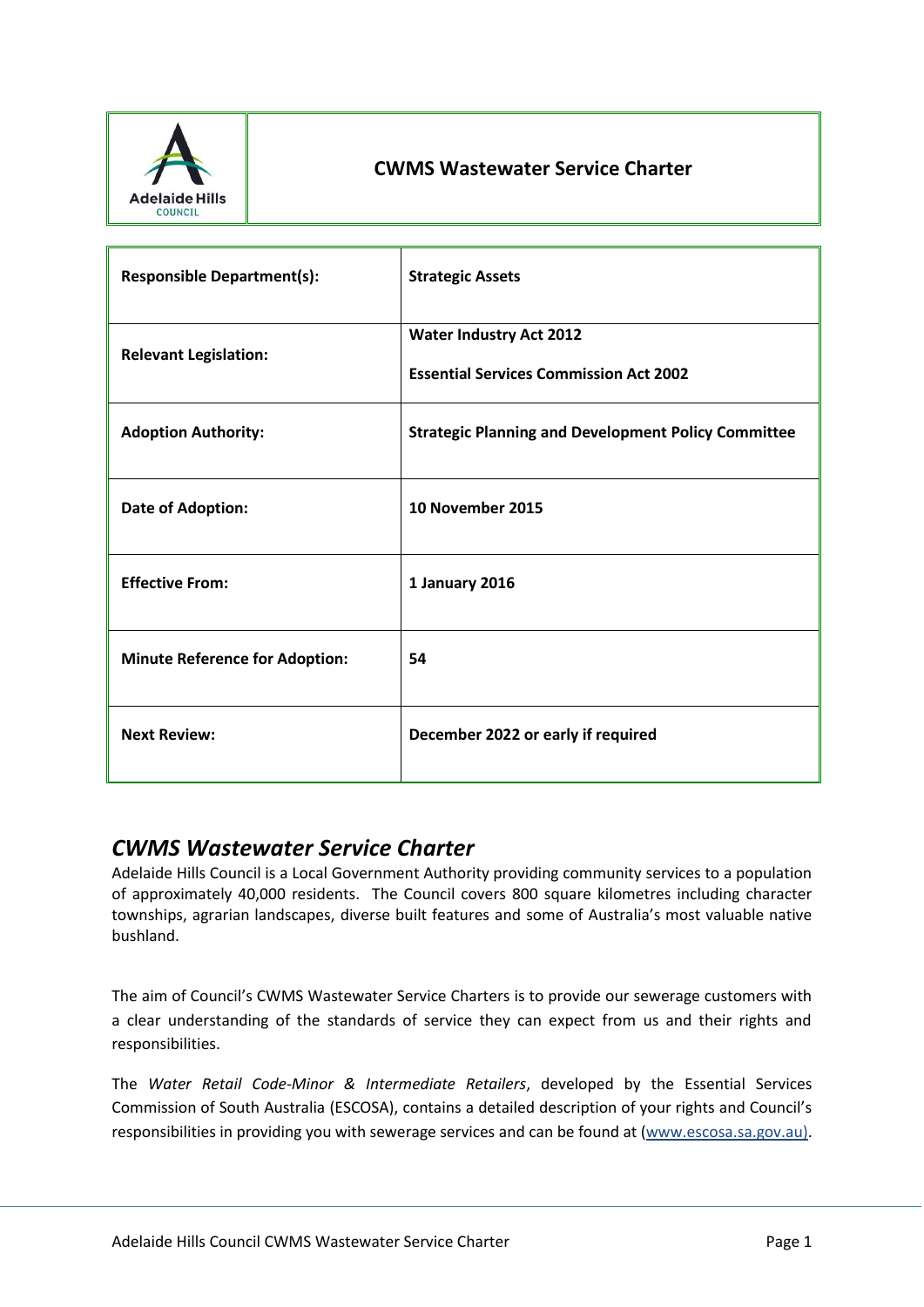## *Sewerage services provided*

Adelaide Hills Council provides customers in Birdwood, Kersbrook, Mount Torrens, Charleston, Verdun, Woodside and Stirling with Community Wastewater Management System (CWMS) services.

#### **SEWERAGE REMOVAL (QUALITY)**

We will:

- remove sewage and wastewater from your property in accordance with all relevant health and environmental regulatory requirements
- use our best endeavours to minimise the frequency and duration of interruptions or limitations to your sewerage service
- provide you with information on any planned interruptions to your sewerage service at least four business days prior to us undertaking any works or maintenance
- provide an emergency telephone number on our website for you to call in the event of an emergency or interruption to the supply of your sewerage service
- pump out your septic tank of sludge at a regular period to continue its effective operation

#### You:

- will report any spills, leaks or incursions relating to Council's infrastructure to us as soon as possible by calling the emergency telephone number displayed on our website
- will not discharge stormwater or restricted wastewater into our sewerage infrastructure
- may be liable to pay us for a proportion of the costs reasonably attributable to you for a blockage, burst or leak caused to Councils infrastructure. Will we advise you of the reasons for cost recovery in these circumstances and any amounts payable will be subject to Councils payment assistance and financial hardship provisions.
- will be liable for any costs associated with the maintenance of the connection on your property
- will contact us to discuss our requirements for disposal of industrial or non-domestic waste into our sewerage infrastructure
- will uncover your septic tank access cover when requested by Council or its contractor and allow site access for desludging of your tank

#### *Our prices*

#### **FEES AND CHARGES**

We will:

- publish all our fees and CWMS charges associated with the supply of your sewerage service, each year once adopted by the Adelaide Hills Council and by no later than 30th October on our website at [www.ahc.sa.gov.au.](http://www.ahc.sa.gov.au/) We will also make this available at our Service Centres at 45 Albert Street, Gumeracha, 28 Onkaparinga Valley Road, Woodside and 63 Mount Barker Road, Stirling.
- publish our Pricing Policy Statement, which outlines how our fees and charges are compliant with ESCOSA's pricing principles set out in its Price Determination, within two months of our charges changing on our website at [www.ahc.sa.gov.au.](http://www.ahc.sa.gov.au/) We will also make this available at our Service Centres.
- In the case that any fees and charges set out in the Fees and Charges Register change, publish these on our website within 14 days after adoption by Council, and make these available at our Service Centres.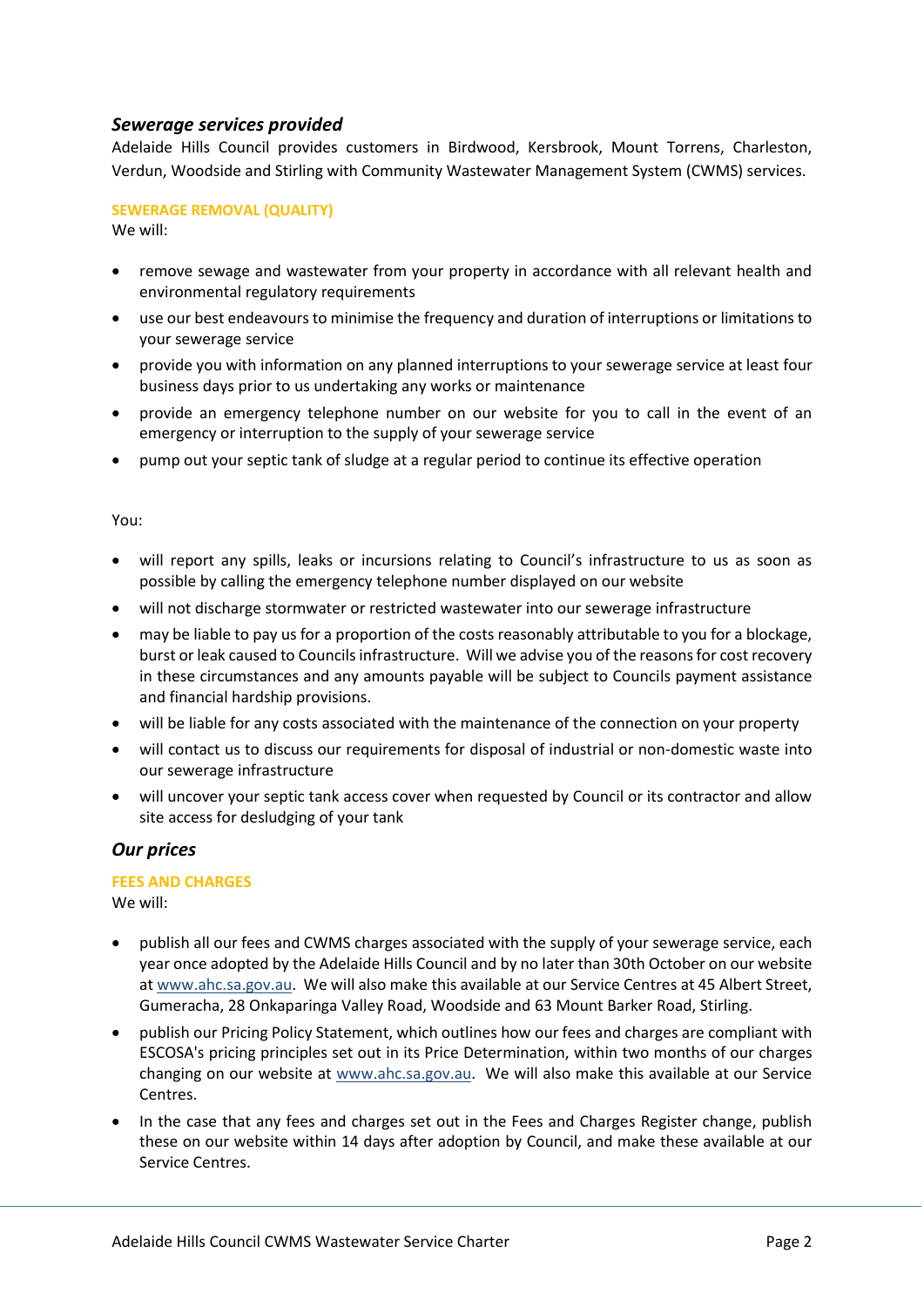#### **SERVICE AVAILABILITY CHARGE**

The *Local Government Act 1999* allows us to recover a "service availability charge" from you where our sewerage infrastructure runs adjacent to your property. We will require you to pay our "service availability charge (vacant property levy)" where a connection point is located on your land

#### **SEWERAGE CONCESSIONS**

Sewerage concessions are administered by the Department for Communities and Social Inclusion. To check your eligibility for current sewerage concessions, assistance or advice visit [www.dcsi.sa.gov.au/concessions,](http://www.dcsi.sa.gov.au/concessions) phone the Concessions Hotline on 1800 307 758 or email [concessions@dcsi.sa.gov.au.](mailto:concessions@dcsi.sa.gov.au)

## *Connections*

**EXISTING CONNECTIONS - WHERE YOUR PROPERTY IS CURRENTLY CONNECTED TO OUR INFRASTRUCTURE**

We will:

 maintain your connection to our sewerage service subject to payment of the CWMS 'occupied property' levy on the annual rates notices and compliance with your responsibilities pursuant with requirements of the *Water Industry Act 2012*.

#### **CONNECTIONS - WHERE YOUR PROPERTY IS NOT CURRENTLY CONNECTED TO OUR INFRASTRUCTURE**

We will:

 inform you within 30 days for single allotments whether or not you can be connected to our infrastructure. Applications for multiple allotments will be considered on a case by case basis.

#### You will:

- provide us with a completed "Wastewater Application Form available from www.ahc.sa.gov.au
- pay the relevant connection fees as set out in our Fees and Charges Register

Further details on connecting new properties to our infrastructure is available on our website at *http://www.ahc.sa.gov.au/Community/health-wellbeing/waste-water/waste-water-system-failuresrepairs* or by visiting one of our Service Centres at 45 Albert Street, Gumeracha, 28 Onkaparinga Valley Road, Woodside and 63 Mount Barker Road, Stirling.

#### *Billing and payments*

We will:

- include the CWMS levy on the annual first quarterly rates notice and when relevant provide quarterly notices of any balance due
- for any other charges additional to the levy provide you with a detailed account and give you at least 12 business days to pay your account
- offer you the ability to pay your account in person, by mail, by direct debit (quarterly and annual payments only), Centrepay (by application only), Australia Post, BPAY, telephone and over the internet

You will: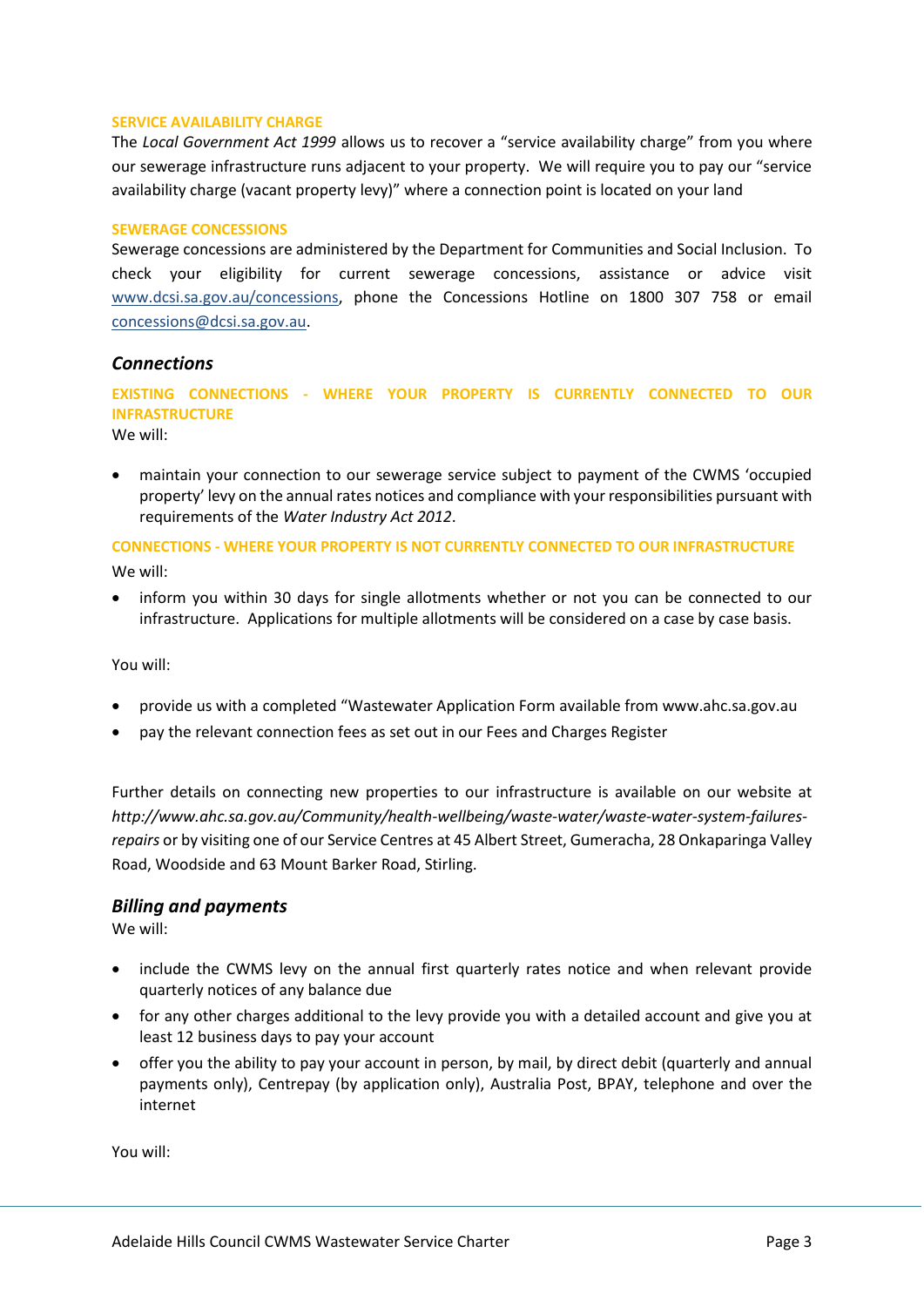- pay our bill by the payment due date unless Council has agreed on a flexible payment arrangement
- pay any fee Council incurs if any of your payment methods are dishonoured

**PAYMENT ASSISTANCE AND FINANCIAL HARDSHIP** We will:

- provide you with the ability to pay your account by instalments or enter into a flexible payment arrangement
- offer you the ability to make payments towards future accounts, grant payment extensions and agree to have your account redirected to another person (where that person agrees)
- inform you about, and assess your eligibility for, our Hardship Program if requested

#### You will:

inform us if you are having difficulty paying your account prior to the due date

Further details on our Hardship Policy are available on our website at www.ahc.sa.gov.au or by visiting one of our Service Centres. Council will provide you with a copy of our Hardship Policy upon request.

### **REVIEWING YOUR BILL/BILLING DISPUTES**

We will:

- not commence our debt collection processes where a bill (or part of a bill) is in dispute
- review your bill and inform you of the outcome of our review within 30 business days of your request
- inform you about our independent external dispute resolution body where you remain dissatisfied following our review

You will:

 pay any portion of your bill that is not in dispute while your bill is being reviewed or any future bills that become due

## *Overcharging*

We will:

- inform you within 10 business days of becoming aware of you being overcharged as a result of an act or omission by us and credit the overcharged amount to your next account
- pay the overcharged amount directly to you within 10 business days if you have ceased to purchase a sewerage service from us pursuant to Clause 5.8.1 (b) of the Water Retail Code
- Where overcharging is identified a refund is assessed where applicable subject to success in contacting the relevant resident

#### *Undercharging*

We will:

 in relation to unmetered services, limit the amount Council recovers from you to the amount undercharged in the 12 months prior to the error being advised to you in writing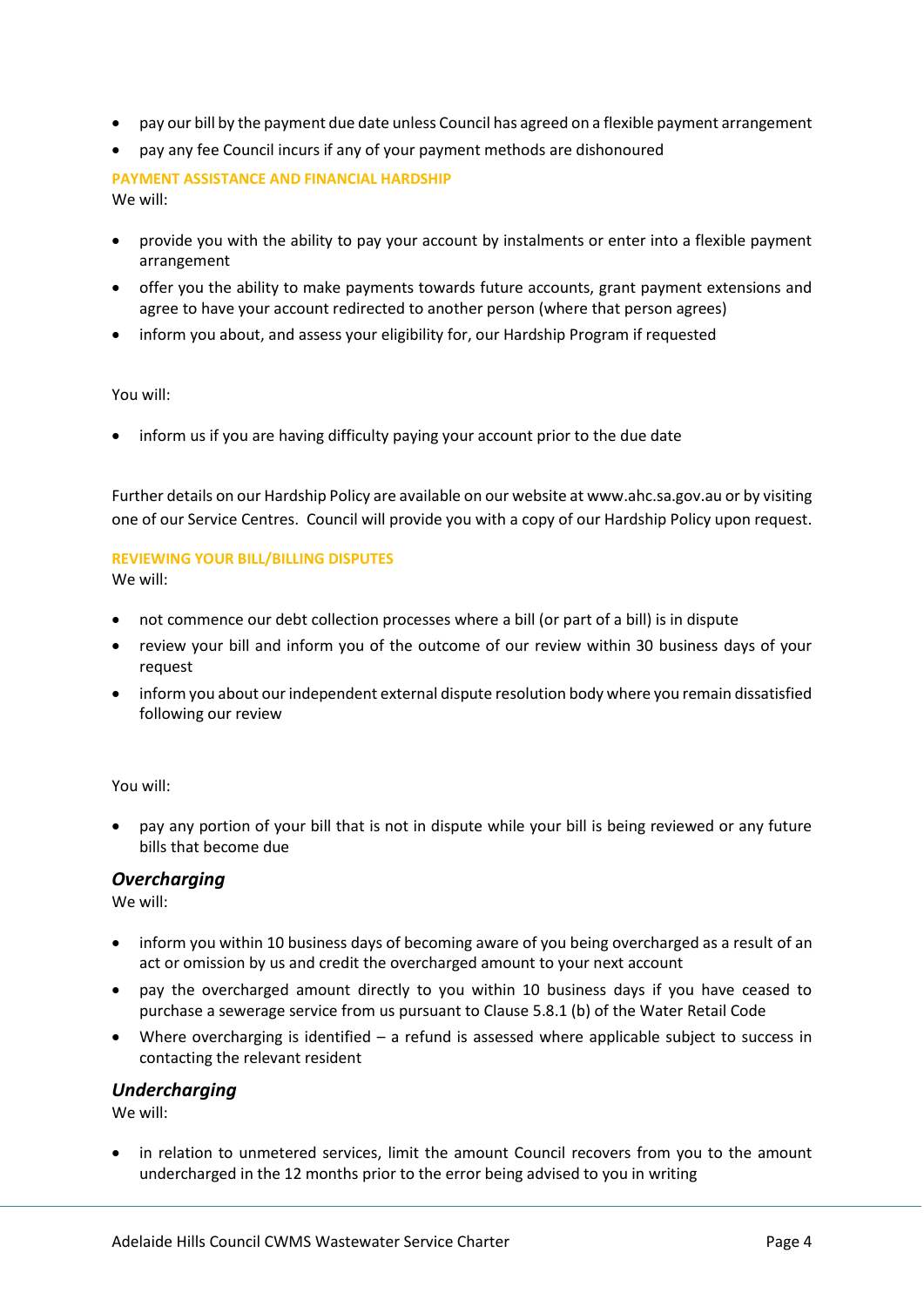- list the undercharged amount as a separate item in your next rates notice with an explanation of that amount and, if requested, offer you an extended time to pay the amount
- not charge you interest on the undercharged amount

## **DEBT RECOVERY**

We will:

 only commence debt collection/recovery action where you have failed to pay your bill(s) by the due date and you have not contacted us to discuss a payment extension or other flexible payment arrangements (including eligibility for our Hardship Policy)

You will:

contact us if you are having difficulty paying your bills prior to the due date

### *Entry to your property*

We will:

- In non-emergency situations Council will provide you with at least 24 hours' notice if we need to enter your supply address for the purposes of connecting, disconnecting, restricting, inspecting, repairing or testing your sewerage service
- In emergency situations Council will provide you with as much notice as possible for the purposes of connecting, disconnecting, restricting, inspecting, repairing or testing your sewerage service

You will:

ensure safe access to our infrastructure and your sewerage service located at your supply address

#### *Disconnections*

Subject to any applicable regulatory requirements that prohibit disconnection, Council will only disconnect your sewerage service if:

- there is a public health, environment or safety risk to our services from your connection point (e.g. backflow risk or unauthorised industrial waste or stormwater discharge)
- you are found to be using the services illegally or have refused entry to person authorised to read your meter or undertake maintenance or repairs in accordance with relevant regulatory instruments
- you request the disconnection in connection with a development application. Procedure to disconnect is on a case by case basis in negotiation with the property owner.

## *Complaints and dispute resolution*

We will:

- respond or acknowledge your complaint or enquiry within 7 business days
- refer you to the Manager Strategic Assets if you are not satisfied with Council's initial response or resolution or, if required, escalate you to the Director Infrastructure and Operations.
- advise you of your option to escalate your complaint to our nominated independent dispute resolution body and provide you with the details of that organisation